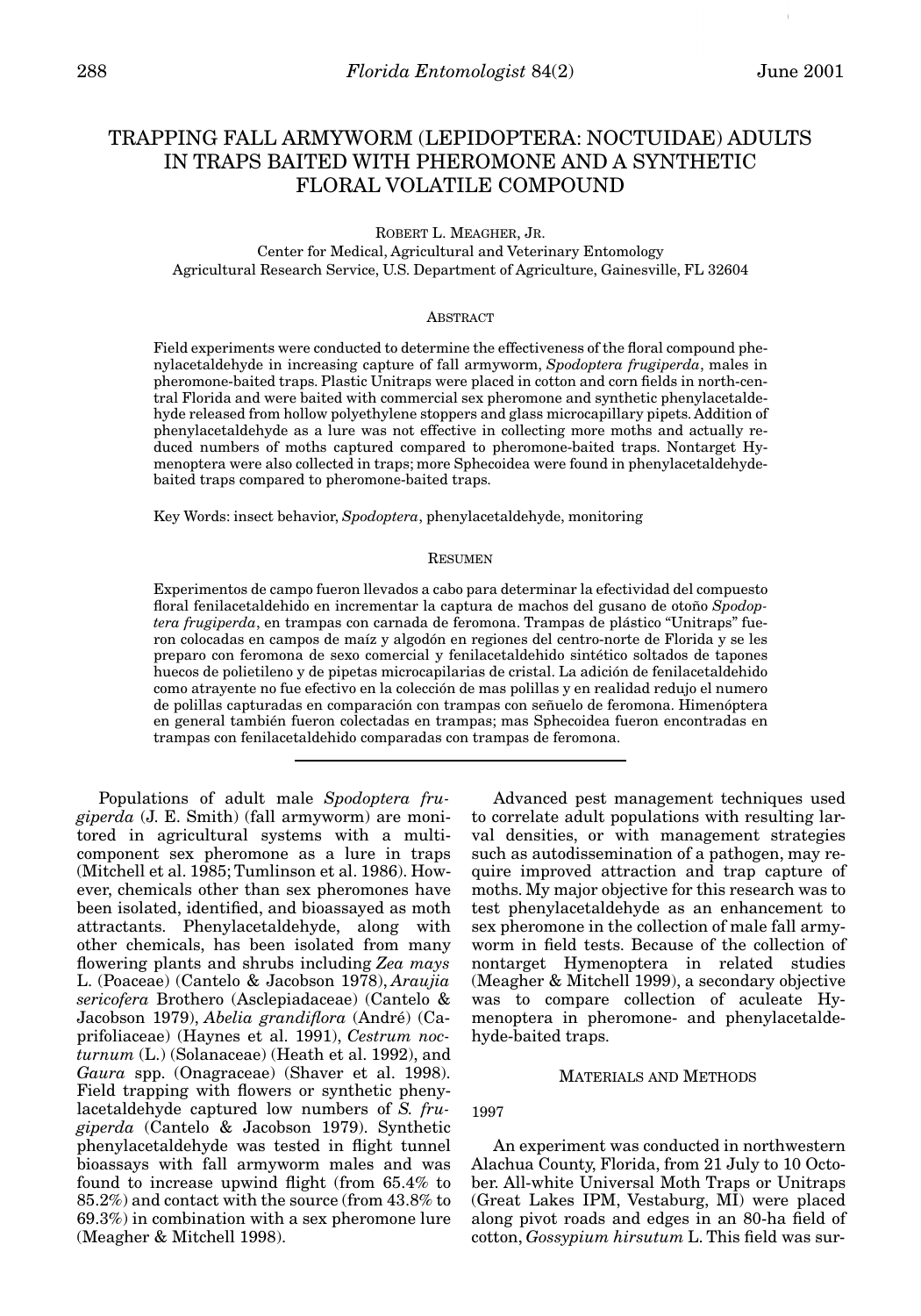rounded by  $\approx 400$  ha of cotton, separated by paved and unpaved roads and forested strips.

Traps were baited with lures containing sex pheromone of the fall armyworm and phenylacetaldehyde. Three treatments were used: (1) Trécé® (Trécé, Inc., Salinas, CA) red septa lures containing components of the *S. frugiperda* pheromone, (2) phenylacetaldehyde (Aldrich Chemical Co., Milwaukee, WI) placed in hollow polyethylene stoppers (Kimble, Vineland, NJ, purchased through Thomas Scientific, Swedesboro, NJ, #9713-F28), or (3) a combination of both lures. Pheromone lures were attached to the bottom of a cork that was placed in a hole in the canopy of the Unitrap. The stopper with phenylacetaldehyde (0.5 ml per stopper) was hot-gun glued (Arrow Fastener Co., Saddle Brook, NJ) to the bottom of the cork, which was placed in the trap canopy. The combination lure was composed of a cork with attached stopper and the pheromone lure attached to the side of the cork. All traps contained insecticide strips to kill moths that were captured (Hercon® Vaportape II containing 10% 2, 2-dichlorovinyl dimethyl phosphate, Hercon Environmental Co., Emigsville, PA). Trap contents were removed three times per week and pheromone and phenylacetaldehyde lures were replaced every two weeks. The experiment was designed as a randomized complete block with three blocks of the three treatments. The location of each trap within each block was changed weekly.

### 1998

In late March, fields in the same area in northwestern Alachua county were planted to silage corn (*Zea mays* L.). An experiment was designed to compare capture of fall armyworm males in Unitraps that presented two lower release rates of phenylacetaldehyde in combination with Trécé *S. frugiperda* pheromone lures. Phenylacetaldehyde was injected into disposable 100 µl glass microcapillary pipets (Kimble, Vineland, NJ) that had been flame-sealed at one end, and filled so that there would be a 10-mm length of the vaporair column above the liquid. Holes were drilled into corks that were placed in the canopy of the Unitrap, and microcapillaries were placed in the corks. The double phenylacetaldehyde release rate contained two microcapillaries of the synthetic compound. Therefore, the three treatments were: (1) Trécé *S. frugiperda* pheromone lures, (2) Trécé lures plus phenylacetaldehyde in one microcapillary pipet, or (3) Trécé lures plus phenylacetaldehyde in two pipets. Traps contained insecticide strips to kill insects. The experiment was designed as a randomized complete block with four blocks of the three treatments, and trap location within a block was randomized weekly. Trapping began 27 April and ended 12 June. Additionally, all aculeate Hymenoptera that were

captured were sorted and numbers were compared across treatments.

## Release Rates

Release rates of phenylacetaldehyde in the stoppers used in the 1997 experiment were determined by the modified techniques of Heath & Manukian (1992). Briefly this system consists of a glass chamber (25.7 cm long and 7.6 cm ID) constructed of Pyrex glass with a glass frit inlet, a ground-glass joint outlet, and a multiport collector base to which the collector traps were connected. Collector traps were made from a 4.0 cm long by 4.0 mm ID piece of glass tubing and contained 50 mg of Super-Q® (Alltech Assoc., Deerfield, IL) as the adsorbent. Two stainless steel frits were used to contain the adsorbent. The collector traps were connected to stainless steel tubing by 0.64 cm unions and 0.64 cm ID Teflon® ferrules. These traps were cleaned by soxhlet extraction with methylene chloride for 24 h and dried in a fume hood prior to use. The airflow rate through the volatile collection system was 1 L/min during a 1-h collection period. Volatiles from the lures collected on the traps were eluted using 100 µl of high purity methylene chloride. Tetradecane was added as internal standard prior to analysis. Release rates were determined from three lures on days 3, 5, 7, and 14. The lures were held in a hood without airflow between analyses.

Gas chromatographic analyses were conducted with a Hewlett-Packard Model 5890A Series II gas chromatograph, equipped with a cool on-column capillary injector (septum injector) and flame ionization detector. Helium was used as the carrier gas at a linear flow of 18 cm/sec. A combination of three fused silica columns connected in series by GlasSeal® connectors (Supelco Inc., Bellefonte, PA) was used. A deactivated fused silica column, 8.0 cm long by 0.5 mm ID, was connected between the injector and the retention gap column. This column permitted the use of 0.4 mm OD stainless steel needles with a septum injector for on-column injections. The retention gap column used was 10 m by 0.25 mm ID deactivated fused silica and the analytical column used for analysis was a 30 m by 0.25 mm ID (0.25 µm film) SE-30.

Release rates of phenylacetaldehyde in the microcapillaries used in the 1998 experiment were determined in a manner similar to that reported by Weatherston et al. (1985a, b), by which rates are estimated mathematically based on size of microcapillary, length of vapor-air column above the liquid, and volatility of the formulated compound.

## **Statistics**

For each experiment, insect numbers were compared across treatments in a split block analysis of variance (ANOVA), where treatment was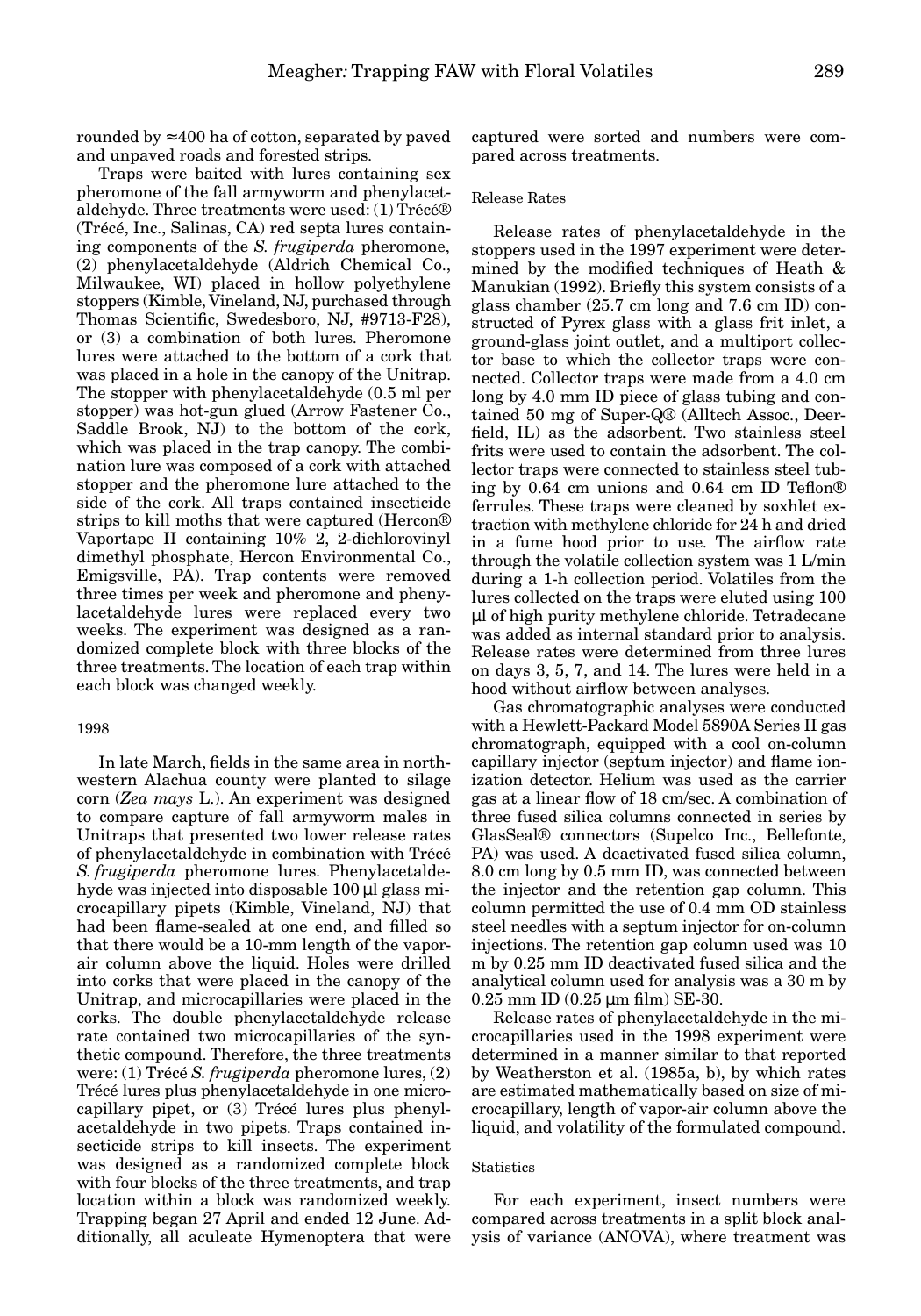the main plot and date was the subplot (Steel & Torrie 1980). To satisfy ANOVA assumptions, counts were  $log(x + 1)$  transformed before analysis. Treatment means or treatment combinations were separated by a LSD mean separation test or orthogonal comparisons (PROC GLM, CONTRAST statement, SAS Institute 1996). Untransformed means (±SE) are given in text and figures, whereas statistical results refer to transformed data.

## RESULTS

#### 1997

Fall armyworm males were collected from late July through early October, with a peak capture of over 100 moths per night per trap in early September (Fig. 1). Traps baited with pheromone alone consistently captured more moths than traps baited with both pheromone and phenylacetaldehyde, or traps baited with phenylacetaldehyde alone (mean ± SE, moths per night: pheromone alone  $21.6 \pm 3.0$ , pheromone + phenylacetaldehyde  $13.7 \pm 1.6$ , phenylacetaldehyde alone  $0.12 \pm 0.03$ ;  $F = 196.7$ ; df = 2, 4;  $P < 0.0001$ ). The release rate for phenylacetaldehyde in the stoppers over the 14-day period averaged  $492.9 \pm$  $15.1 \,\mu$ g/h (Fig. 2).

#### 1998

Male fall armyworm numbers in traps were low until late May (Fig. 3). More moths per night were collected from 29 May through 15 June in pheromone-baited traps  $(27.1 \pm 5.0)$  than pheromone + phenylacetaldehyde-baited traps  $(12.5 \pm$ 3.4)  $(F = 5.1; df = 2, 6; P = 0.0511)$ . Capture in pheromone + double phenylacetaldehyde-baited traps  $(13.6 \pm 2.4)$  was intermediate. The release rate for phenylacetaldehyde in the microcapillary tubes was initially 230.8 ng/h for the single tube and 461.6 ng/h for the double rate.







Fig. 2. Release rate (µg/h) of phenylacetaldehyde from hollow polyethylene stoppers over 14 days.

Several species of Hymenoptera were collected in relatively large numbers, including the bumblebee *Bombus pennsylvanicus* (De Geer), and the wasps *Scolia n. nobilitata* (F.), and *Larra bicolor* F. (Table 1). More Sphecoidea were found in phenylacetaldehyde-baited traps than pheromonebaited traps (Fig. 4) (contrast:  $F = 6.5$ ; df = 1, 6; P = 0.0436). Numbers of Apoidea, Scolioidea, Vespoidea, and Tiphioidea were similar among the different treatments  $(P > 0.05)$ . These results generally agree with those found in Meagher & Mitchell (1999).

#### **DISCUSSION**

Previous research showed a numerical increase in captures of males with traps baited with both sex pheromone and phenylacetaldehyde with five moth species (Noctuidae, Plusiinae) (Creighton et al. 1973). In fact, most of the successful studies of attraction to phenylacetaldehyde have been completed with species of Plusiinae (Smith et al. 1943; Creighton et al.



Fig. 3. Collection of male fall armyworm in Unitraps baited with sex pheromone only, or combinations with two rates of phenylacetaldehyde (+PA and +2 PA), Alachua Co., FL, 1998.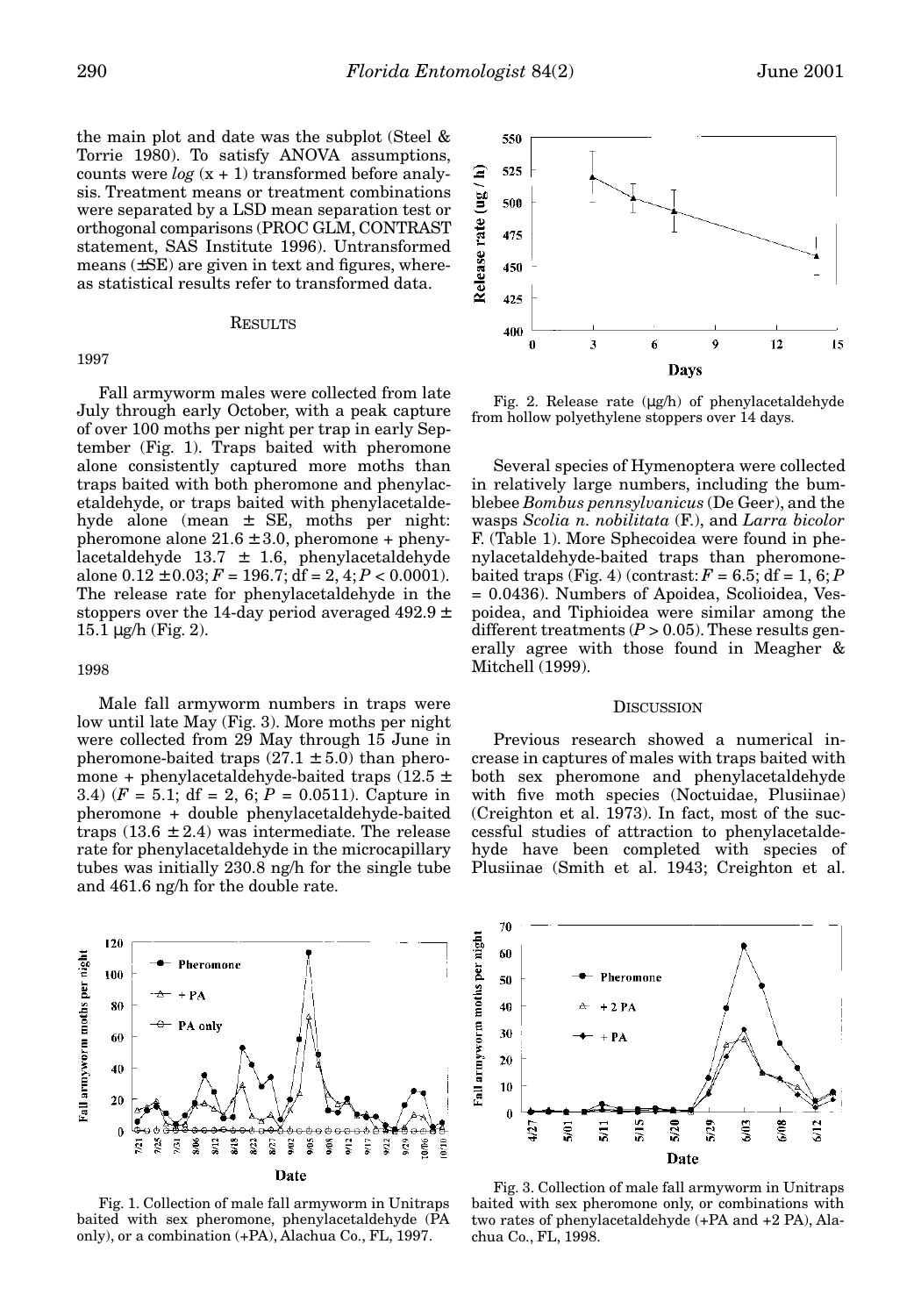| Anthophoridae<br>Anthophorinae<br>Melissodes spp.<br>$\overline{4}$<br>Xylocopinae<br>Xylocopa virginica (L.)<br>$\mathbf{2}$<br>Unidentified anthophorids<br>12<br>Apidae<br>Bombinae<br>Bombus bimaculatus Cresson<br>1<br>3<br>B. fraternus (Smith)<br>7<br>B. impatiens Cresson<br>B. pennsylvanicus (De Geer)<br>53<br>Apinae<br>Apis mellifera L.<br>6<br>Halictidae<br>Halictinae<br>Agapostemon splendens (Lepeletier)<br>11<br>Scoliidae<br>Campsomerinae<br>Campsomeris (Dielis) plumipes fossulana (F.)<br>8<br>Scoliinae<br>Scolia (Discolia) n. nobilitata (F.)<br>20<br>Sphecidae<br>Larrinae<br>Larra bicolor F.<br>19<br>Philanthinae<br>Cerceris bicornuta Guérin<br>11<br>Sphecinae<br>7<br>Ammophila sp.<br>Bicyrtes quadrifasciata (Say)<br>3<br>Eremnophila aureonotata (Cameron)<br>$\mathbf{1}$<br>Sceliphron caementarium (Drury)<br>$\mathbf{1}$<br>Sphex sp.<br>1<br>Tiphiidae<br>Myzininae<br>7<br>Myzinum sp.<br>Vespoidea<br>Vespidae<br>Polistinae<br>$\overline{2}$<br>Polistes carolina (L.)<br>13<br><i>Polistes</i> sp. | Superfamily/family/tribe/genus/species | Number collected |
|-----------------------------------------------------------------------------------------------------------------------------------------------------------------------------------------------------------------------------------------------------------------------------------------------------------------------------------------------------------------------------------------------------------------------------------------------------------------------------------------------------------------------------------------------------------------------------------------------------------------------------------------------------------------------------------------------------------------------------------------------------------------------------------------------------------------------------------------------------------------------------------------------------------------------------------------------------------------------------------------------------------------------------------------------------------|----------------------------------------|------------------|
|                                                                                                                                                                                                                                                                                                                                                                                                                                                                                                                                                                                                                                                                                                                                                                                                                                                                                                                                                                                                                                                           | Apoidea                                |                  |
|                                                                                                                                                                                                                                                                                                                                                                                                                                                                                                                                                                                                                                                                                                                                                                                                                                                                                                                                                                                                                                                           |                                        |                  |
|                                                                                                                                                                                                                                                                                                                                                                                                                                                                                                                                                                                                                                                                                                                                                                                                                                                                                                                                                                                                                                                           |                                        |                  |
|                                                                                                                                                                                                                                                                                                                                                                                                                                                                                                                                                                                                                                                                                                                                                                                                                                                                                                                                                                                                                                                           |                                        |                  |
|                                                                                                                                                                                                                                                                                                                                                                                                                                                                                                                                                                                                                                                                                                                                                                                                                                                                                                                                                                                                                                                           |                                        |                  |
|                                                                                                                                                                                                                                                                                                                                                                                                                                                                                                                                                                                                                                                                                                                                                                                                                                                                                                                                                                                                                                                           |                                        |                  |
|                                                                                                                                                                                                                                                                                                                                                                                                                                                                                                                                                                                                                                                                                                                                                                                                                                                                                                                                                                                                                                                           |                                        |                  |
|                                                                                                                                                                                                                                                                                                                                                                                                                                                                                                                                                                                                                                                                                                                                                                                                                                                                                                                                                                                                                                                           |                                        |                  |
|                                                                                                                                                                                                                                                                                                                                                                                                                                                                                                                                                                                                                                                                                                                                                                                                                                                                                                                                                                                                                                                           |                                        |                  |
|                                                                                                                                                                                                                                                                                                                                                                                                                                                                                                                                                                                                                                                                                                                                                                                                                                                                                                                                                                                                                                                           |                                        |                  |
|                                                                                                                                                                                                                                                                                                                                                                                                                                                                                                                                                                                                                                                                                                                                                                                                                                                                                                                                                                                                                                                           |                                        |                  |
|                                                                                                                                                                                                                                                                                                                                                                                                                                                                                                                                                                                                                                                                                                                                                                                                                                                                                                                                                                                                                                                           |                                        |                  |
|                                                                                                                                                                                                                                                                                                                                                                                                                                                                                                                                                                                                                                                                                                                                                                                                                                                                                                                                                                                                                                                           |                                        |                  |
|                                                                                                                                                                                                                                                                                                                                                                                                                                                                                                                                                                                                                                                                                                                                                                                                                                                                                                                                                                                                                                                           |                                        |                  |
|                                                                                                                                                                                                                                                                                                                                                                                                                                                                                                                                                                                                                                                                                                                                                                                                                                                                                                                                                                                                                                                           |                                        |                  |
|                                                                                                                                                                                                                                                                                                                                                                                                                                                                                                                                                                                                                                                                                                                                                                                                                                                                                                                                                                                                                                                           |                                        |                  |
|                                                                                                                                                                                                                                                                                                                                                                                                                                                                                                                                                                                                                                                                                                                                                                                                                                                                                                                                                                                                                                                           |                                        |                  |
|                                                                                                                                                                                                                                                                                                                                                                                                                                                                                                                                                                                                                                                                                                                                                                                                                                                                                                                                                                                                                                                           |                                        |                  |
|                                                                                                                                                                                                                                                                                                                                                                                                                                                                                                                                                                                                                                                                                                                                                                                                                                                                                                                                                                                                                                                           | Scolioidea                             |                  |
|                                                                                                                                                                                                                                                                                                                                                                                                                                                                                                                                                                                                                                                                                                                                                                                                                                                                                                                                                                                                                                                           |                                        |                  |
|                                                                                                                                                                                                                                                                                                                                                                                                                                                                                                                                                                                                                                                                                                                                                                                                                                                                                                                                                                                                                                                           |                                        |                  |
|                                                                                                                                                                                                                                                                                                                                                                                                                                                                                                                                                                                                                                                                                                                                                                                                                                                                                                                                                                                                                                                           |                                        |                  |
|                                                                                                                                                                                                                                                                                                                                                                                                                                                                                                                                                                                                                                                                                                                                                                                                                                                                                                                                                                                                                                                           |                                        |                  |
|                                                                                                                                                                                                                                                                                                                                                                                                                                                                                                                                                                                                                                                                                                                                                                                                                                                                                                                                                                                                                                                           |                                        |                  |
|                                                                                                                                                                                                                                                                                                                                                                                                                                                                                                                                                                                                                                                                                                                                                                                                                                                                                                                                                                                                                                                           | Sphecoidea                             |                  |
|                                                                                                                                                                                                                                                                                                                                                                                                                                                                                                                                                                                                                                                                                                                                                                                                                                                                                                                                                                                                                                                           |                                        |                  |
|                                                                                                                                                                                                                                                                                                                                                                                                                                                                                                                                                                                                                                                                                                                                                                                                                                                                                                                                                                                                                                                           |                                        |                  |
|                                                                                                                                                                                                                                                                                                                                                                                                                                                                                                                                                                                                                                                                                                                                                                                                                                                                                                                                                                                                                                                           |                                        |                  |
|                                                                                                                                                                                                                                                                                                                                                                                                                                                                                                                                                                                                                                                                                                                                                                                                                                                                                                                                                                                                                                                           |                                        |                  |
|                                                                                                                                                                                                                                                                                                                                                                                                                                                                                                                                                                                                                                                                                                                                                                                                                                                                                                                                                                                                                                                           |                                        |                  |
|                                                                                                                                                                                                                                                                                                                                                                                                                                                                                                                                                                                                                                                                                                                                                                                                                                                                                                                                                                                                                                                           |                                        |                  |
|                                                                                                                                                                                                                                                                                                                                                                                                                                                                                                                                                                                                                                                                                                                                                                                                                                                                                                                                                                                                                                                           |                                        |                  |
|                                                                                                                                                                                                                                                                                                                                                                                                                                                                                                                                                                                                                                                                                                                                                                                                                                                                                                                                                                                                                                                           |                                        |                  |
|                                                                                                                                                                                                                                                                                                                                                                                                                                                                                                                                                                                                                                                                                                                                                                                                                                                                                                                                                                                                                                                           |                                        |                  |
|                                                                                                                                                                                                                                                                                                                                                                                                                                                                                                                                                                                                                                                                                                                                                                                                                                                                                                                                                                                                                                                           |                                        |                  |
|                                                                                                                                                                                                                                                                                                                                                                                                                                                                                                                                                                                                                                                                                                                                                                                                                                                                                                                                                                                                                                                           |                                        |                  |
|                                                                                                                                                                                                                                                                                                                                                                                                                                                                                                                                                                                                                                                                                                                                                                                                                                                                                                                                                                                                                                                           | Tiphioidea                             |                  |
|                                                                                                                                                                                                                                                                                                                                                                                                                                                                                                                                                                                                                                                                                                                                                                                                                                                                                                                                                                                                                                                           |                                        |                  |
|                                                                                                                                                                                                                                                                                                                                                                                                                                                                                                                                                                                                                                                                                                                                                                                                                                                                                                                                                                                                                                                           |                                        |                  |
|                                                                                                                                                                                                                                                                                                                                                                                                                                                                                                                                                                                                                                                                                                                                                                                                                                                                                                                                                                                                                                                           |                                        |                  |
|                                                                                                                                                                                                                                                                                                                                                                                                                                                                                                                                                                                                                                                                                                                                                                                                                                                                                                                                                                                                                                                           |                                        |                  |
|                                                                                                                                                                                                                                                                                                                                                                                                                                                                                                                                                                                                                                                                                                                                                                                                                                                                                                                                                                                                                                                           |                                        |                  |
|                                                                                                                                                                                                                                                                                                                                                                                                                                                                                                                                                                                                                                                                                                                                                                                                                                                                                                                                                                                                                                                           |                                        |                  |
|                                                                                                                                                                                                                                                                                                                                                                                                                                                                                                                                                                                                                                                                                                                                                                                                                                                                                                                                                                                                                                                           |                                        |                  |
|                                                                                                                                                                                                                                                                                                                                                                                                                                                                                                                                                                                                                                                                                                                                                                                                                                                                                                                                                                                                                                                           |                                        |                  |

TABLE 1. SPECIES AND NUMBER OF HYMENOPTERA COLLECTED IN THE 1998 FLORAL LURE EXPERIMENTS, ALACHUA CO., FL.

1973; Cantelo & Jacobson 1979; Haynes et al. 1991; Landolt et al. 1991; Heath et al. 1992). However, our research with laboratory-reared fall armyworm (Noctuidae, Amphipyrinae) in a flight tunnel showed increased percentages of upwind flight and source contact in combination with a sex pheromone lure (Meagher & Mitchell 1998).

The disappointing results in these field experiments showed that wild *S. frugiperda* moths were not attracted to phenylacetaldehyde-baited traps alone, or in combination with sex pheromone. Landolt et al. (1991) and Heath et al. (1992) reported that cabbage looper, *Trichoplusia ni* (Hübner), moths responded to release rates ranging